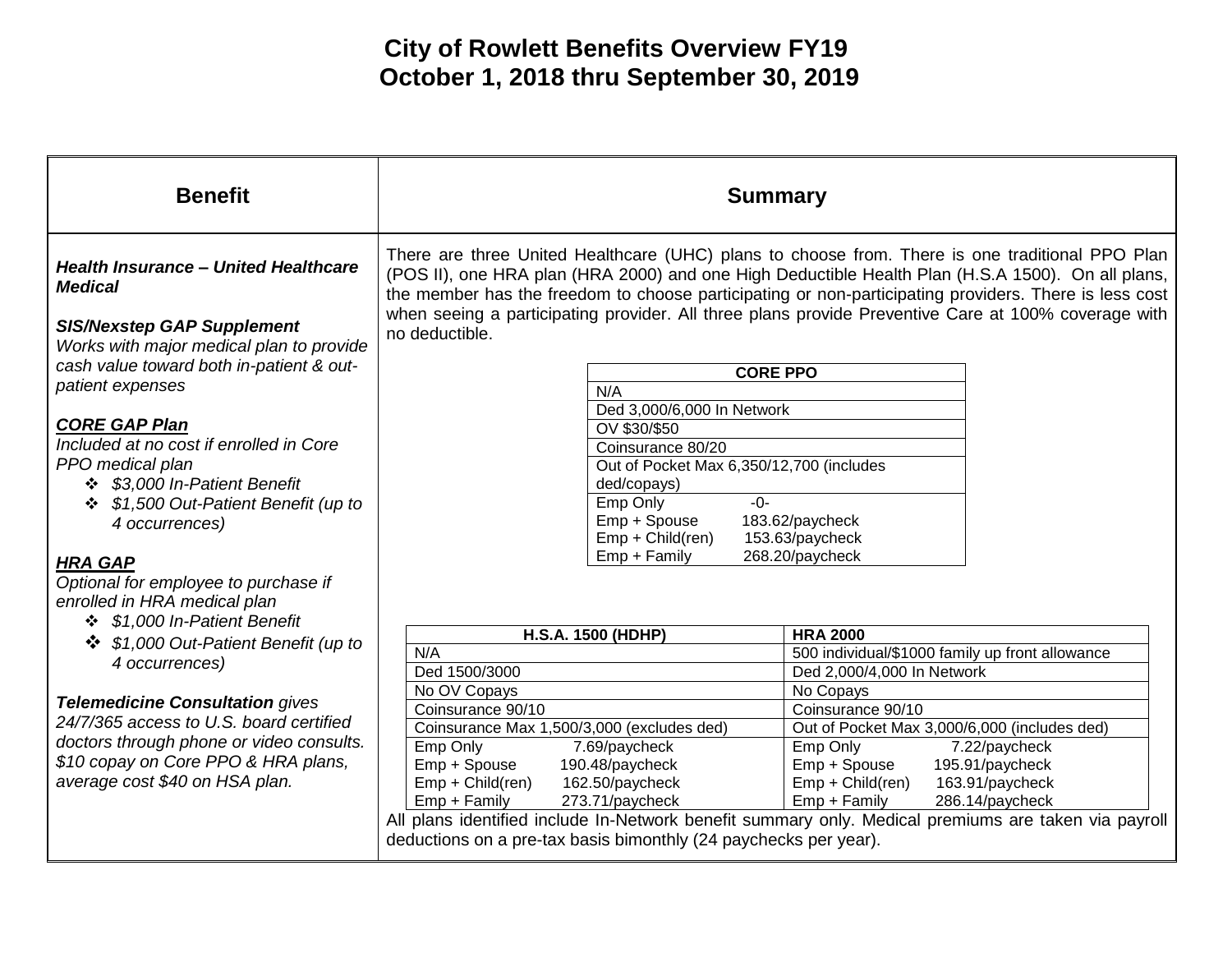| <b>Prescription Drug Coverage</b> |                                                                    | A prescription drug coverage benefit is included under all three UHC medical plan options. UHC<br>assigns medications into one of four levels that are not based on generic vs brand, but on cost and<br>efficacy. There is a Four Tier copay applied to all three medical plans. There is no RX deductible on the<br>Core PPO or the HRA medical plans, only copays for RX.                                                                                                                                                                                                                                                                                                                                                                                                                                                                                                                                                                                                                                                              |
|-----------------------------------|--------------------------------------------------------------------|-------------------------------------------------------------------------------------------------------------------------------------------------------------------------------------------------------------------------------------------------------------------------------------------------------------------------------------------------------------------------------------------------------------------------------------------------------------------------------------------------------------------------------------------------------------------------------------------------------------------------------------------------------------------------------------------------------------------------------------------------------------------------------------------------------------------------------------------------------------------------------------------------------------------------------------------------------------------------------------------------------------------------------------------|
|                                   | met for 90-day supply.                                             | On the H.S.A. medical plan, the pharmacy benefit is subject to the medical plan deductible before the<br>Four Tier copay structure will apply. Mail order is available for a 90-day supply at 2.5X copay on PPO<br>and HRA plan, and on the H.S.A. plan, member pays full discounted cost unless deductible has been                                                                                                                                                                                                                                                                                                                                                                                                                                                                                                                                                                                                                                                                                                                      |
| <b>MetLife Dental Insurance</b>   | existing exclusions under this plan.                               | There are two dental plans options to choose from. There is a traditional PPO dental plan from MetLife<br>Dental that allows access to both contracted and non-contracted dental providers. The PPO dental<br>plan provides preventative care at 100%, basic/restorative at 80%, and major at 50%. A \$50<br>deductible is applied to each family member (up to \$150 for family) for basic and restorative services<br>per year. There is no deductible for preventative services. The yearly maximum for dental services is<br>\$2,000 per family member. Orthodontics lifetime benefit is \$2,000 per family member.<br>The second dental plan option is a MetLife DHMO plan. This is a dental HMO plan, and requires<br>designation of a primary care dentist from within a specific network of contracted dental providers.<br>There are no claims filed under this DHMO plan. The member pays the provider at the time of service<br>based on a schedule of copayments. There are no calendar year maximums, waiting period or pre- |
|                                   | MetLife Dental PPO Rates<br>Employee Only<br>Employee + Dependents | 4.03 per paycheck<br>34.21 per paycheck (flat rate regardless of number of dependents)                                                                                                                                                                                                                                                                                                                                                                                                                                                                                                                                                                                                                                                                                                                                                                                                                                                                                                                                                    |
|                                   | MetLife DHMO Rates<br>Employee Only<br>Employee + Dependents       | 100% City paid – no cost to employee<br>100% City paid – no cost to employee                                                                                                                                                                                                                                                                                                                                                                                                                                                                                                                                                                                                                                                                                                                                                                                                                                                                                                                                                              |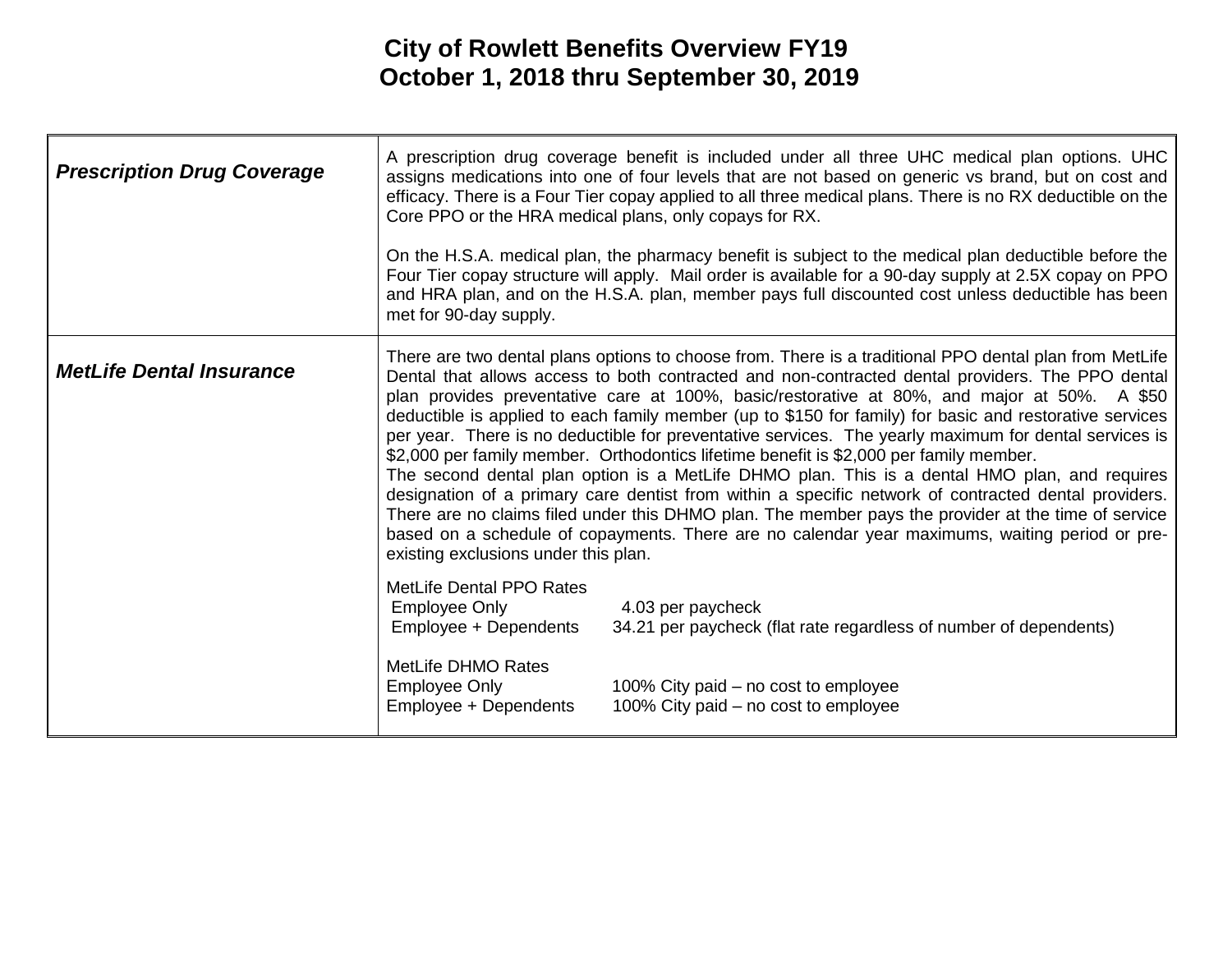| <b>Voluntary Vision Plan</b>                                      | The City offers voluntary vision coverage through Superior Vision for employee and dependents. The<br>benefit provides both Participating Provider and Non-Participating Provider benefit levels. There is also<br>a contact lenses benefit that may be used in lieu of glasses. Premium payment is taken via payroll<br>deduction on a pre tax basis bimonthly (24 paychecks per year).                                                                                                                                                                                                                                                                                         |                                                              |                                |                                                                                                                                                                                                                                                                                                                                                                                                                                                                                                   |                                |
|-------------------------------------------------------------------|----------------------------------------------------------------------------------------------------------------------------------------------------------------------------------------------------------------------------------------------------------------------------------------------------------------------------------------------------------------------------------------------------------------------------------------------------------------------------------------------------------------------------------------------------------------------------------------------------------------------------------------------------------------------------------|--------------------------------------------------------------|--------------------------------|---------------------------------------------------------------------------------------------------------------------------------------------------------------------------------------------------------------------------------------------------------------------------------------------------------------------------------------------------------------------------------------------------------------------------------------------------------------------------------------------------|--------------------------------|
|                                                                   | Rates:                                                                                                                                                                                                                                                                                                                                                                                                                                                                                                                                                                                                                                                                           | Employee<br>Employee + Spouse                                | 3.11/paycheck<br>5.31/paycheck | Employee + Child(ren)<br>Employee + Family                                                                                                                                                                                                                                                                                                                                                                                                                                                        | 5.62/paycheck<br>8.40/paycheck |
| Life Insurance/AD&D                                               | to employee.                                                                                                                                                                                                                                                                                                                                                                                                                                                                                                                                                                                                                                                                     |                                                              |                                | The City provides all full-time employees group term life/AD&D coverage in an amount equal to 2X<br>annual salary rounded to nearest thousand (up to a maximum of \$150,000) through SunLife at no cost                                                                                                                                                                                                                                                                                           |                                |
| <b>Supplemental Life Insurance/AD&amp;D</b>                       | Additional voluntary term life/AD&D insurance is available through SunLife for employees to purchase<br>on a post tax basis. The employee may elect to cover their spouse and/or children at an additional<br>expense if the employee elects voluntary life. Coverage costs vary by age and amount. The maximum<br>amount of life insurance that can be elected by employee with a guarantee issue is \$200,000 with 50%<br>of the employee election for spouse and \$10,000 maximum for children. Eligible children must be<br>under 26 and unmarried. Voluntary life premiums will be paid on a post tax basis through payroll<br>deduction bimonthly (24 paychecks per year). |                                                              |                                |                                                                                                                                                                                                                                                                                                                                                                                                                                                                                                   |                                |
| <b>Long Term Disability Insurance</b>                             |                                                                                                                                                                                                                                                                                                                                                                                                                                                                                                                                                                                                                                                                                  | benefits, TMRS disability benefits or worker's compensation. |                                | All full-time employees are covered by a long-term disability insurance underwritten by SunLife. The<br>city pays the premium 100% for the employee. Once disabled, there is a waiting period of 90 calendar<br>days before benefits begin. The monthly benefit is 60% of the before-tax basic monthly earnings (not to<br>exceed \$7,000) less other income sources you may be eligible to receive such as Social Security                                                                       |                                |
| <b>Voluntary Short Term Disability</b><br><i><b>Insurance</b></i> |                                                                                                                                                                                                                                                                                                                                                                                                                                                                                                                                                                                                                                                                                  |                                                              |                                | All full-time employees have an option to purchase voluntary short term disability insurance<br>underwritten by SunLife. Once disabled, there is a waiting period of 30 days before the benefits begin.<br>The weekly benefit is 60% of your weekly earnings, not to exceed \$500 per week. The maximum<br>benefit period is 9 weeks. Any work-related injury is excluded. The premiums are based on age and<br>salary, and will be paid on a post tax basis through payroll deduction bimonthly. |                                |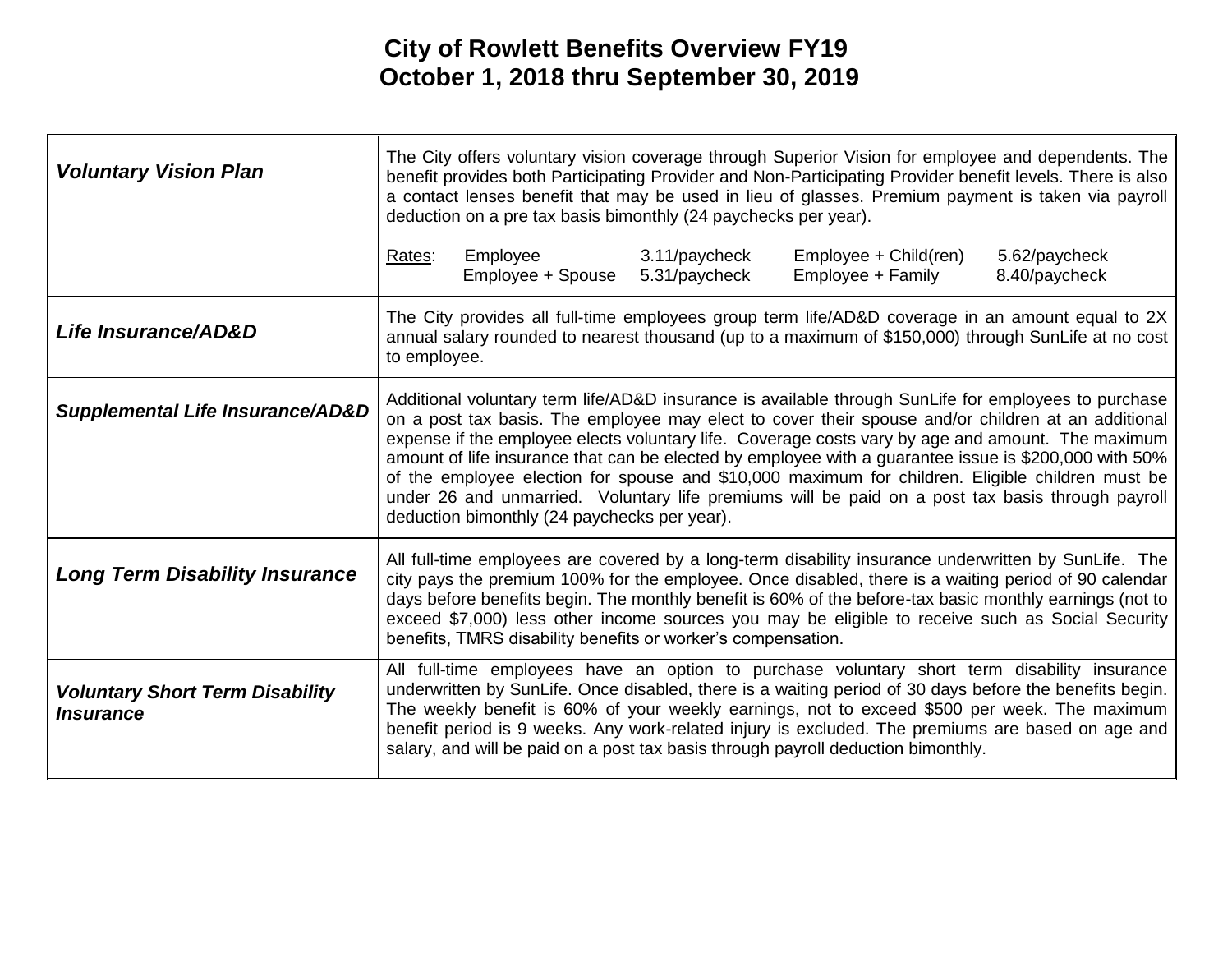| <b>IRS Section 125 Cafeteria Plan</b> | <b>Option I:</b> Premium Conversion Account. Employee share of medical, dental and/or vision premiums<br>will automatically be paid with pre-tax dollars via payroll deductions bimonthly. Employee may notify<br>employer in writing if they wish to pay with post tax deductions.<br>Option II: Healthcare Flexible Spending Account (FSA). Employee designates an annual election per<br>plan year to pay (up to a maximum defined by city) for qualified medical/dental/optical expenses with<br>pre-tax dollars. Eligible expenses include, but are not limited to, copayments, deductibles, prescription<br>drugs, certain over-the-counter medications, eyeglasses, and contacts.<br>Option III: Dependent Care Assistance Plan (DCA). Employee designates an annual election per plan<br>year to pay daycare expenses with pre-tax dollars. Only expenses that allow you or spouse, if married,<br>to work are eligible for reimbursement. Maximum allowed by IRS is \$5,000 filing jointly, or \$2,500<br>single.<br>FSA and DCA accounts are paid via payroll deductions with each pay period (24 paychecks per year). |
|---------------------------------------|----------------------------------------------------------------------------------------------------------------------------------------------------------------------------------------------------------------------------------------------------------------------------------------------------------------------------------------------------------------------------------------------------------------------------------------------------------------------------------------------------------------------------------------------------------------------------------------------------------------------------------------------------------------------------------------------------------------------------------------------------------------------------------------------------------------------------------------------------------------------------------------------------------------------------------------------------------------------------------------------------------------------------------------------------------------------------------------------------------------------------------|
| <b>Health Saving Account</b>          | If employee elects the H.S.A plan option (High Deductible Health Plan with no copay for medical), they<br>will have an opportunity to open a Health Saving Account, a tax-advantaged savings account.<br>Employee is eligible to receive tax-free reimbursement for qualified health expenses not covered by<br>insurance as defined by Section 213(d) of the Tax Code. Employee will have opportunity to fund their<br>Health Savings Account via bimonthly payroll deductions. The city will match funding amounts dollar for<br>dollar up to maximum of \$250 for individual and \$500 for family coverage when employee elects pre-<br>tax payroll deduction funding option.                                                                                                                                                                                                                                                                                                                                                                                                                                                 |
| <b>Rowlett Community Centre</b>       | The Rowlett Community Centre is located at 5300 Main Street and is equipped with a 2500 square foot<br>Fitness Center designed to provide user with a total body workout, two Racquetball Courts, Aerobics<br>Room and two full size gymnasiums. All full-time employees will receive free individual membership to<br>the Rowlett Community Centre and free admission to the Wet Zone Family Water Park. Full-time<br>employee's immediate family members will be eligible for discounted membership fees to the Rowlett<br>Community Centre and discounted admission fees to the Wet Zone Family Water Park. Community<br>Centre fees are based on either resident or non-resident status. Employee family members will be<br>eligible for 50% reduction applicable fees.                                                                                                                                                                                                                                                                                                                                                      |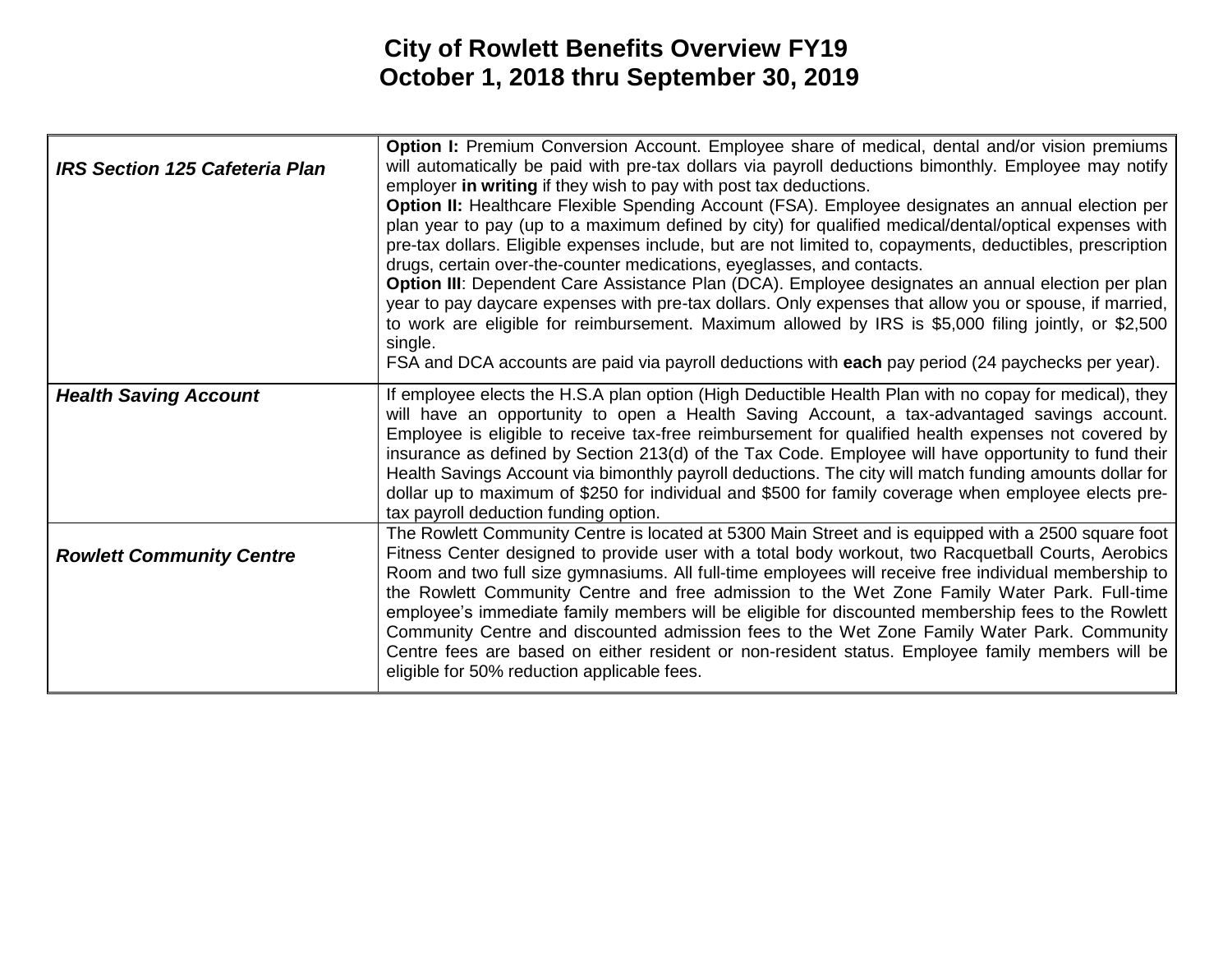| <b>Employee Assistance Program</b><br>(EAP)                          | The Employee Assistance Program provided by Alliance work partners is a strictly confidential<br>counseling program provided free for employees and their dependents. The EAP provides a wide<br>variety of counseling and referral services. The program allows for up to six counseling sessions with a<br>licensed professional counselor for each person/issue at no cost in a twelve-month rolling period.<br>Employees and dependents do not have to be covered on the city's group health insurance to use this<br>benefit. Employees can contact Alliance work partners directly at 800-343-3822, 24 hours a day, 7<br>days a week.                                                                                                                                                                                                                                                                                                                                                                                                                                                       |
|----------------------------------------------------------------------|---------------------------------------------------------------------------------------------------------------------------------------------------------------------------------------------------------------------------------------------------------------------------------------------------------------------------------------------------------------------------------------------------------------------------------------------------------------------------------------------------------------------------------------------------------------------------------------------------------------------------------------------------------------------------------------------------------------------------------------------------------------------------------------------------------------------------------------------------------------------------------------------------------------------------------------------------------------------------------------------------------------------------------------------------------------------------------------------------|
| <b>Texas Municipal Retirement</b><br><b>System</b>                   | TMRS administers a retirement plan for municipal employees that is funded by the contributions of its<br>members, its member cities and the interest earned from investment of those deposits. As a member of<br>TMRS, if you meet the eligibility requirements and retire with TMRS, you are guaranteed a retirement<br>annuity for as long as you live. A mandatory contribution of 7% of your gross salary will be deposited<br>on a pre-tax basis into your individual account. The City matches your deposits at a rate of 2:1. When<br>you retire, the city's contributions plus interest will be combined with your deposits and interest. The<br>combined total is used to pay your monthly retirement benefit. City of Rowlett employees are eligible to<br>retire with 5 years of service at age 60, or after 20 years of service at any age. You only receive the<br>city's contributions in the form of a monthly payment when you retire. If at any time you leave City<br>service and choose to receive your deposits and interest, you will not receive the city's matching funds. |
| <b>Voluntary Deferred Compensation</b><br><b>457 Retirement Plan</b> | ICMA-RC is a supplemental 457 retirement plan that is fully funded by the employee on a voluntary<br>basis. The employee may choose the type of investment options and investment amount per pay<br>period. The IRS determines the maximum deferral each calendar year. Employee designated amount<br>is payroll deducted pre-tax. Employees can enroll, change, or cancel deferrals at any time.                                                                                                                                                                                                                                                                                                                                                                                                                                                                                                                                                                                                                                                                                                 |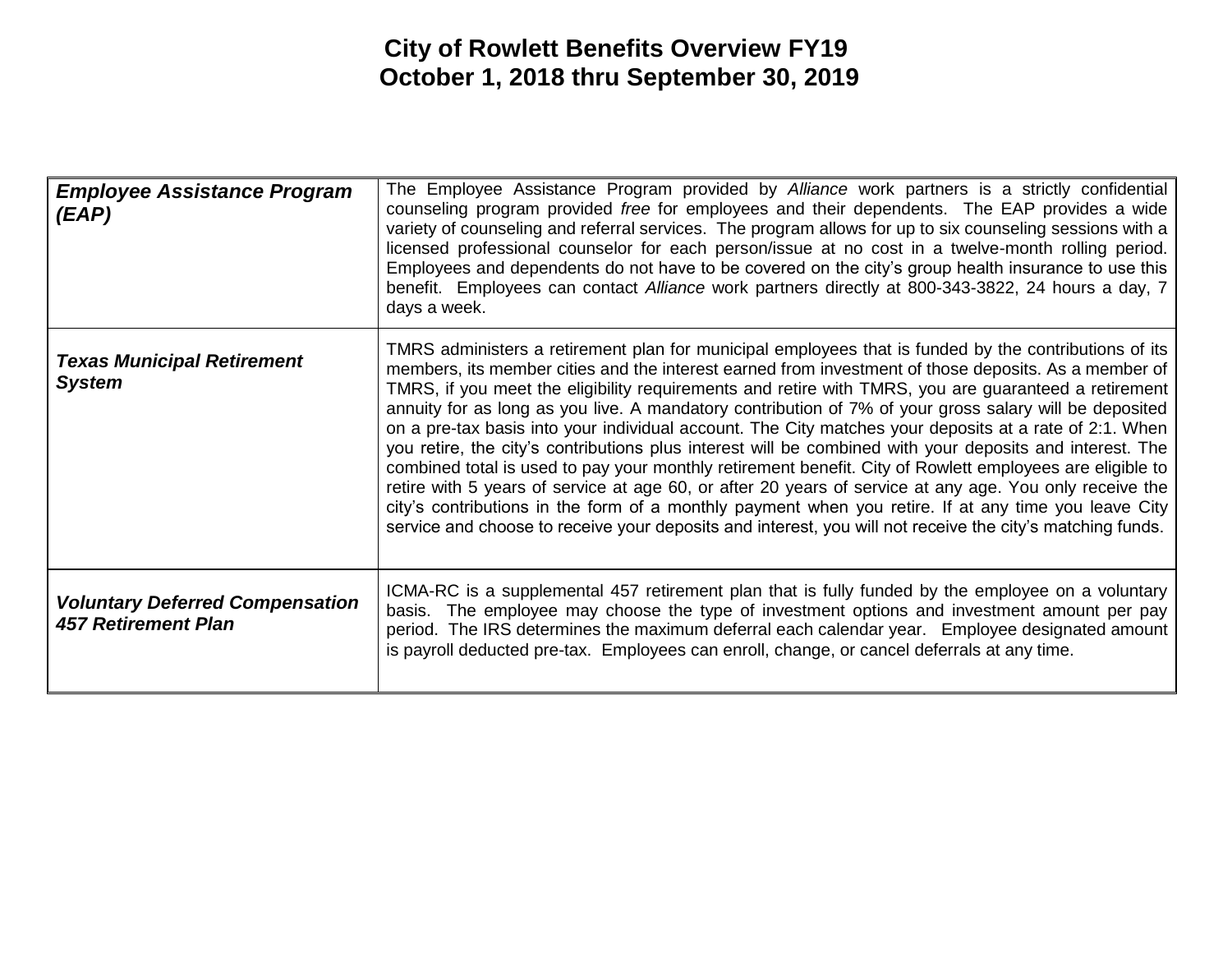| <b>Longevity Pay</b> | Regular full-time and regular part-time employees working 20 or more hours per week shall be entitled<br>to receive stability pay for each year of service, not to exceed 25 years. The longevity pay begins in the<br>13 <sup>th</sup> month of employment, and is \$4.00 per month for each year of service for full-time and \$2.00 per<br>month for each year of service for part-time. Stability payment is made annually on the first regular<br>payday in December.                                                                                                                                                                                                                                                                                                                                                                                                                               |
|----------------------|----------------------------------------------------------------------------------------------------------------------------------------------------------------------------------------------------------------------------------------------------------------------------------------------------------------------------------------------------------------------------------------------------------------------------------------------------------------------------------------------------------------------------------------------------------------------------------------------------------------------------------------------------------------------------------------------------------------------------------------------------------------------------------------------------------------------------------------------------------------------------------------------------------|
| <b>Holidays</b>      | The City provides 10 paid holidays per calendar year as follows:<br>New Year's Day, Martin Luther King Day, Memorial Day, Independence Day, Labor Day, Thanksgiving<br>Day, Day after Thanksgiving, Christmas Eve, Christmas Day, and *Personal/Floating Holiday (1) day<br>designated by employee. *September 11 <sup>th</sup> is recognized as the floating holiday for Firefighter<br>personnel.                                                                                                                                                                                                                                                                                                                                                                                                                                                                                                      |
| <b>Vacation</b>      | Eligible employees accrue vacation leave with the completion of each pay period. Vacation leave may<br>be requested and approved upon hire, with no waiting period. Employees may accumulate vacation<br>leave to a maximum of three times the annual accrual rate.<br><b>Full-time (Excluding Fire Dept Shift Employees)</b><br>Less than one year 10 days (3.077 hours per pay period)<br>15 days (4.615 hours per pay period)<br>One to 10 years<br>Over 10 years<br>20 days (6.153 hours per pay period)<br>Part-time employees who work at least 20 but less than 40 hours per week earn vacation at the same<br>rate as a full time employee but proportionate to actual hours worked each pay period.<br><b>Fire Department Shift Employees</b><br>Less than one year<br>Five 24-hour shifts<br>One to 10 years<br>Seven and one-half (7.5) 24-hour shifts<br>Over 10 years<br>Ten 24-hour shifts |